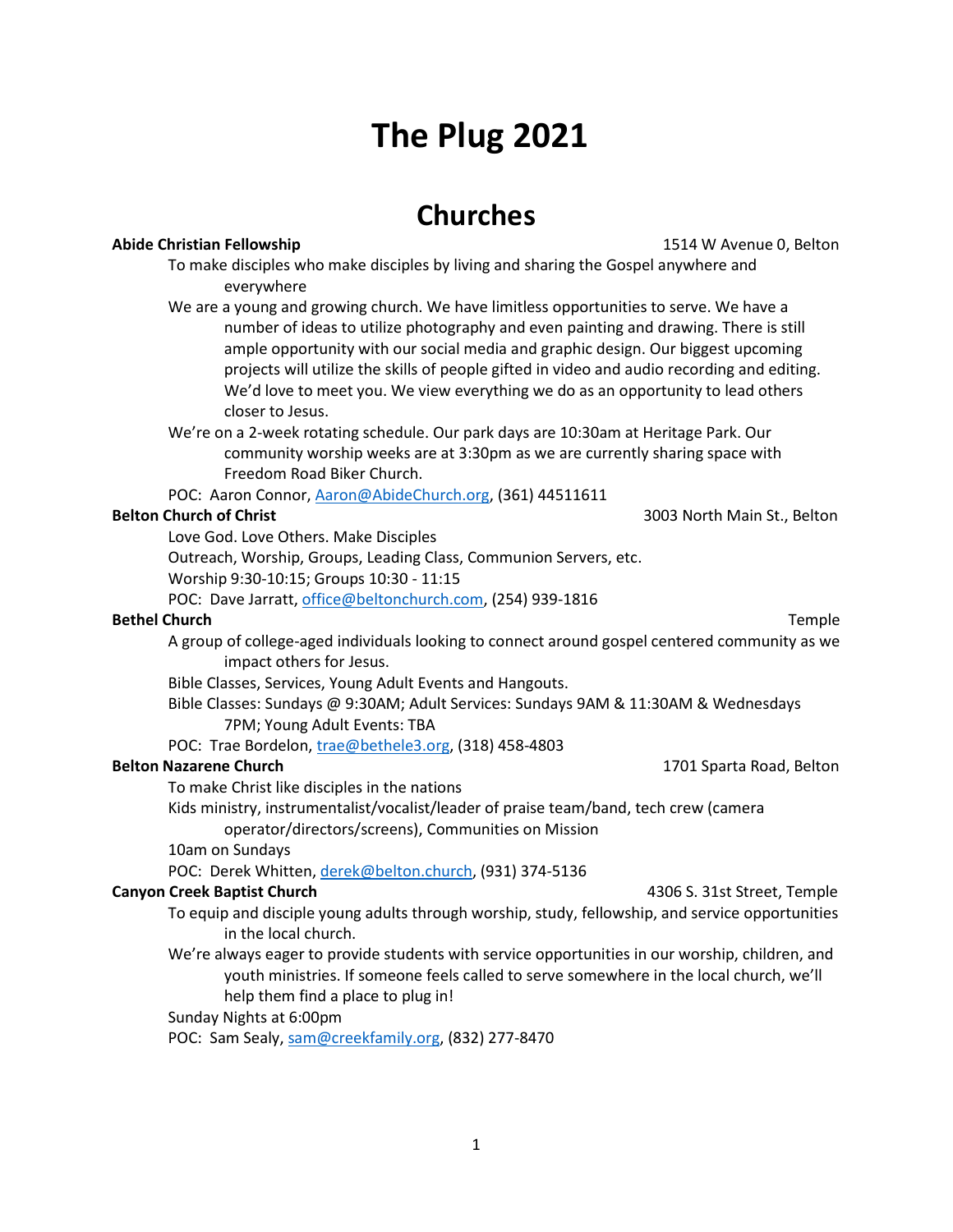**Christ Community Church** 110 Mountain Lion Road, Harker Heights

For Christ, For the Community, For the Church

Children's ministry team; Hospitality team; Audio/Visual team; Worship team; Internships Sunday Morning 9:00am & 10:30am

POC: Jason Chick, [jason@christ.community,](mailto:jason@christ.community) (602) 384-6914

#### **Christ Episcopal Church** Temple

Knowing Christ and making him known

- We have many local outreach opportunities for the underserved youth in our community and the homeless and/or impoverished families.
- We livestream a service on Facebook at 9:00 am on Sunday. We have an in person service on 10:30 on Sundays (1st Sunday of the month in our parking lot and all other Sundays in the church). We also have an in person and livestreamed service on Wednesdays at 12:05 pm.

POC: Sally Louth[, sally@christchurchtemple.org,](mailto:sally@christchurchtemple.org) (254) 773-1657

#### **Christ the King Catholic Church / Cru Catholics** 210 East 24th Avenue/905 N. Main St, Belton To empower Catholic college students to live as disciples in the world

Students can serve us in a variety of ways including being on our Servant Leadership Council, serving in our high school youth group as CORE Team members, at our monthly food pantry at Christ the King or at any of our service projects held periodically throughout the year.

Weekend Masses: Saturday @ 5PM, Sundays @ 8AM (Spanish), 10:30AM and 5PM Daily Masses: Monday, Wednesday and Friday @ 8AM. Tuesday and Thursday @ 6:30PM Cru Catholics meets every Wednesday at 6PM

POC: Joshua Janda[, youthministry@ctkbelton.org,](mailto:youthministry@ctkbelton.org) (254) 444-3653

**Christian House of Prayer, Inc.** 3300 E. Stan Schlueter Loop, Killeen

Our mission is to "Reach the World with the Gospel of Jesus Christ."

- The main opportunities to serve with our church include: The RC Mobile Food Pantry; Ushers and Greeters; Heritage Kingdom Children's Church; Rhema Choir; Prison and Jail Ministry; Reach Out and Touch Ministry; Pen Touch Ministry; Parabole' Drama Ministry; Glorious Praise Dance Ministry; Banner Ministry; Romans 8:28 Band; Christian Youth Ambassadors; The Way Talk Show, etc.
- Sunday morning services @ 10:00 AM; Wednesday night service online @ 7:00 PM; Saturday morning for Intercessory Prayer @ 9:00 AM

POC: Ramona Johnson, [rjohnson@chop.org,](mailto:rjohnson@chop.org) (254) 547-3348

**First Baptist Belton** 506 N Main St, Belton

Lead all people to know Jesus, serve Jesus and share Jesus to the ends of the earth Hospitality, Worship, Children's ed, Youth, Special ed

8:30 and 11am on Sundays; 7pm on Wednesdays

POC: Logan Reynolds[, logan.reynolds@fbcbelton.org,](mailto:logan.reynolds@fbcbelton.org) (254) 939-0705

### **First Baptist Church Temple All and South Area and South Adams Ave, Temple 8015 W Adams Ave, Temple**

- Leading those far from God to encounter Him and grow in the ways of Christ.
- Missions, first impressions, worship, peer leadership, preschool, children, youth, senior adults, Media

Sundays at 8, 9:30 & 11; College Worship at 8 on Wednesdays

POC: Evan Duncan, [evan@firsttemple.org,](mailto:evan@firsttemple.org) (580) 919-3347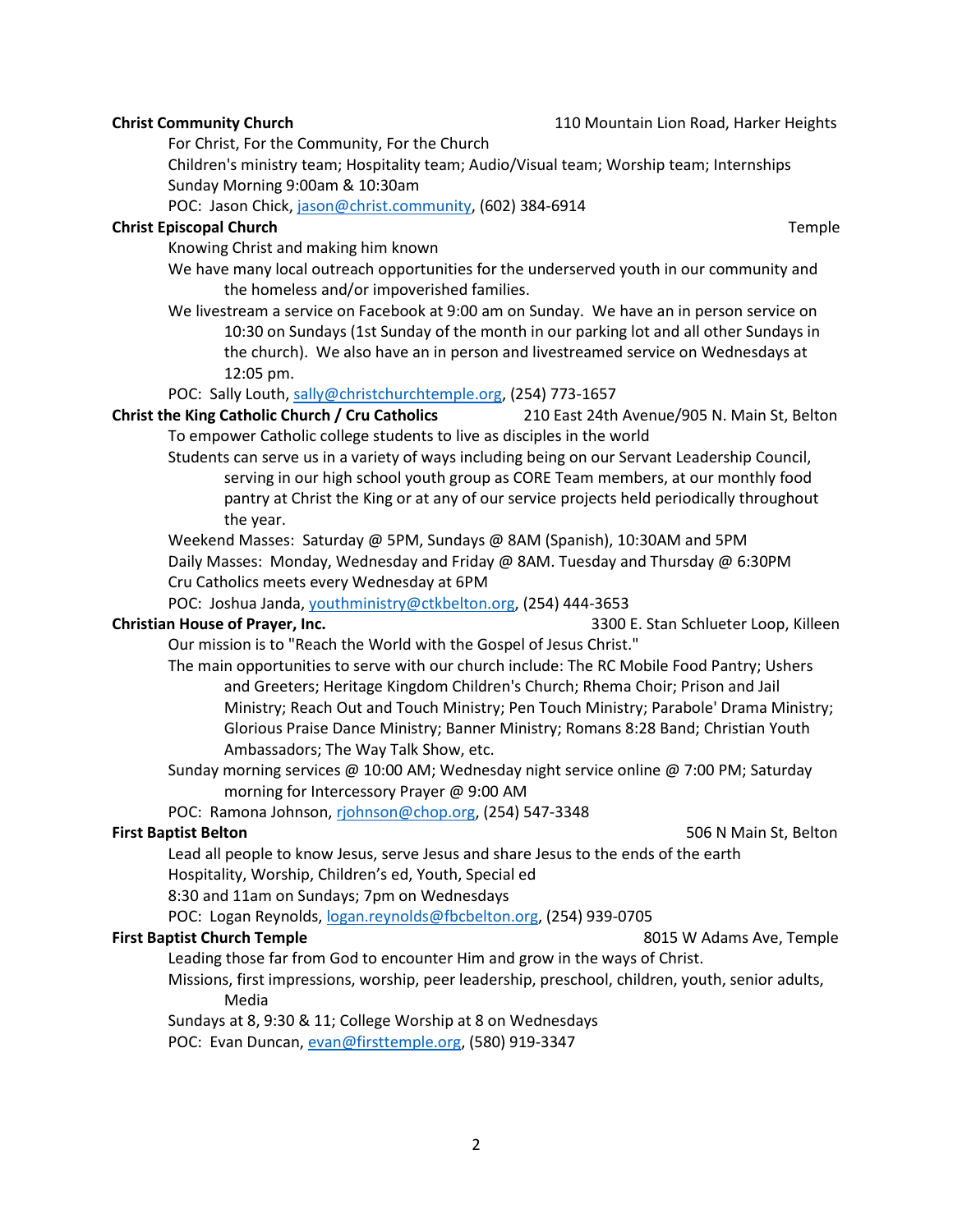| <b>First Baptist Church Salado</b>                                                                                                                                                                                             | Salado                       |
|--------------------------------------------------------------------------------------------------------------------------------------------------------------------------------------------------------------------------------|------------------------------|
| To know Christ and make Him known<br>Student Ministry, Children's Ministry, Choir, Wednesday night activities, Technology, Student<br>Ministry Intern, Children's Ministry Intern, Music Ministry Intern, Childcare Workers on |                              |
| Sunday Morning and Wednesday nights                                                                                                                                                                                            |                              |
| 8:30AM and 11:00AM                                                                                                                                                                                                             |                              |
| POC: Jayelyn Boynton, jboynton@fbcsalado.org, (254) 947-5465                                                                                                                                                                   |                              |
| <b>Grace Bible Church - Killeen</b>                                                                                                                                                                                            | Killeen                      |
| Find purpose in following Jesus.                                                                                                                                                                                               |                              |
| Welcome Team, Children's Ministry, Youth Ministry, Tech Team, Worship Team, Pastoral<br>Internships                                                                                                                            |                              |
| 9:00 am and 11:00 am                                                                                                                                                                                                           |                              |
| POC: Rachael Van Schepen, office@begrace.org, (254) 690-1728                                                                                                                                                                   |                              |
| <b>Killeen Bible Church</b>                                                                                                                                                                                                    | 4717 Westcliff Road, Killeen |
| The purpose of Killeen Bible Church is to glorify God, who, by His sovereign grace and the<br>proclamation of His Word, produces disciples that worship Him, build one another up,<br>and reproduce themselves.                |                              |
| The area our church has opportunity to serve in are on our music and worship team, in the                                                                                                                                      |                              |
| nursery and general membership care as needs arise.                                                                                                                                                                            |                              |
| 9:30am Adult Sunday School and 10:30am is when the main service starts                                                                                                                                                         |                              |
| POC: Ben Baecker, baeckbro@gmail.com, (808) 785-4994                                                                                                                                                                           |                              |
| <b>Memorial Baptist Church</b>                                                                                                                                                                                                 | 6161 S. 5th St., Temple      |
| Know, share, and live the message of Christ                                                                                                                                                                                    |                              |
| We have opportunities ranging from serving in the nursery, running sound and media,                                                                                                                                            |                              |
| hospitality and greeting, and possibly teaching and leading small groups                                                                                                                                                       |                              |
| Midweek Challenge Groups (student lead and varying times and days)                                                                                                                                                             |                              |
| Engage College Worship Nights (Aug. 19, Sept. 16, Oct. 14, and Nov. 11) - 8p                                                                                                                                                   |                              |
| College Hour (Sunday School) - 9:30a                                                                                                                                                                                           |                              |
| Sunday Worship - 10:45a                                                                                                                                                                                                        |                              |
| POC: Braden Tanner, braden.mbc@gmail.com, (254) 592-7391                                                                                                                                                                       |                              |
| <b>Miller Heights Baptist Church</b>                                                                                                                                                                                           | 1400 S Wall St, Belton       |
| Worship God                                                                                                                                                                                                                    |                              |
| Children's ministry, youth ministry, Sunday music, sound booth, nursery, youth and pastoral                                                                                                                                    |                              |
| internships                                                                                                                                                                                                                    |                              |
| Sunday at 10:30a                                                                                                                                                                                                               |                              |
| POC: Landon Hebison, <i>landon@mhbcbelton.com</i> , (817) 729-6392                                                                                                                                                             |                              |
| <b>New Sunset Community Church</b>                                                                                                                                                                                             | Killeen                      |
| Church that makes disciples that makes disciples that makes the community better<br><b>Children and Music</b>                                                                                                                  |                              |
| Sunday School at 9:40am; Worship at 10:50am                                                                                                                                                                                    |                              |
| POC: Les Williams, lesbwilliams@gmail.com, (512) 983-6745                                                                                                                                                                      |                              |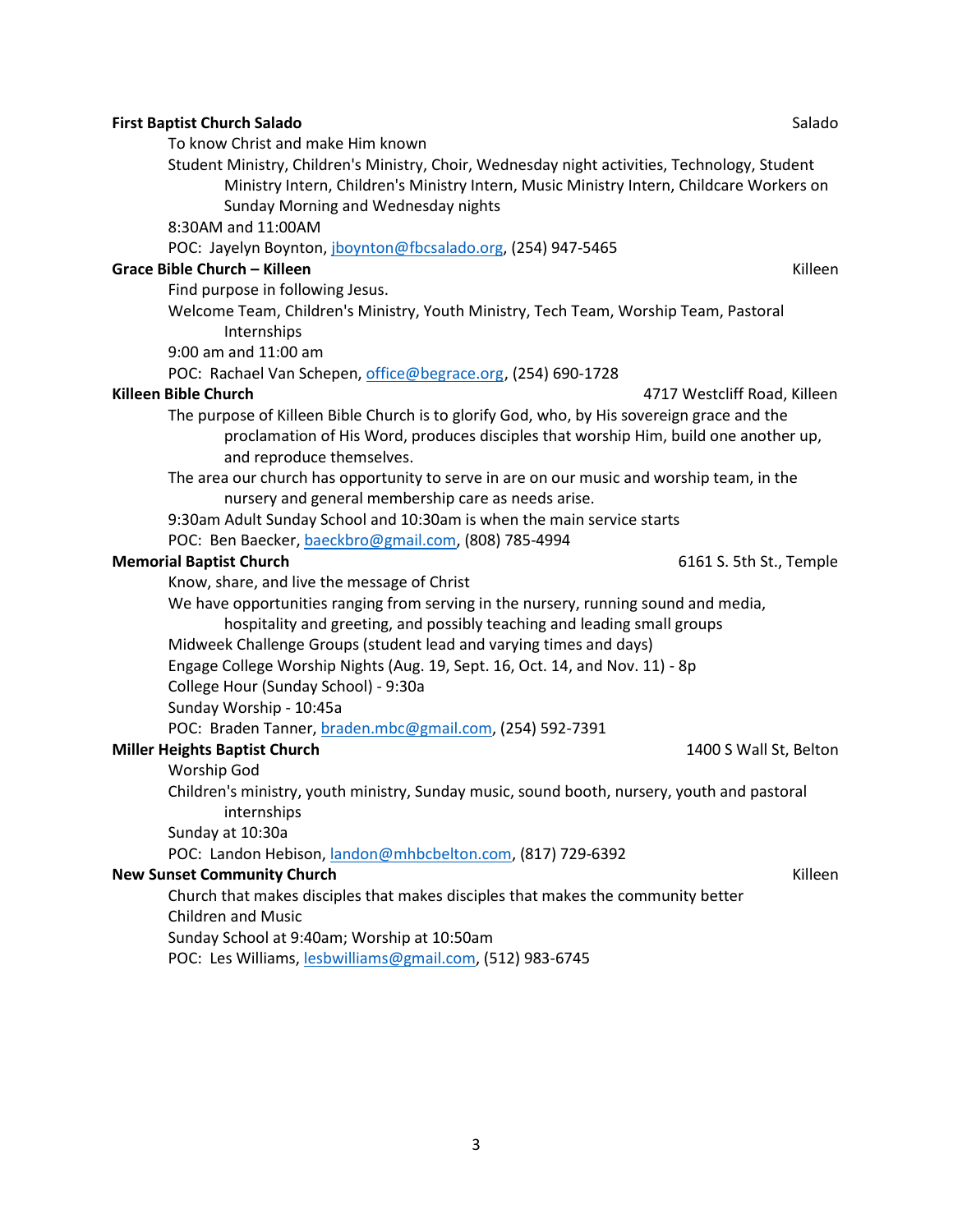Renewal Church exists so that people will be made new in Jesus, grow in Jesus, and be released into the world for Jesus.

There are many opportunities to serve at Renewal Church! First, and most importantly, is that we aim to be a faith family that serves one another in everyday life. Life is built around relationships, and this is the primary way that Jesus served others when He was with us. Our hope is that people would serve one another through the Word, through actions and through blessings. This is executed by making Home Groups the primary way that you build relationships, and thus are able to see the needs of those around you, and through the leading of the Holy Spirit you are able to serve. Second, Renewal Church is a "mobile church", meaning that we do not have a church building. Everyone who is involved with Renewal serves on our "set-up team." This includes setting up the area that we gather for worship, hospitality and our kids area. Other areas to serve the faith family is home group leadership, worship team, sound and audio/visual team, the kids ministry, and our prayer team.

One service at 10 AM

POC: Colton White, [cwhite@renewalchurch.net,](mailto:cwhite@renewalchurch.net) (361) 564-6492

#### **Taylor's Valley Baptist Church** The Communication of the Communication of the Temple

To show the world the way, the truth, and the life of Jesus Christ

We have service opportunities in youth education and discipleship, kitchen staff, technology team, and worship team.

9:30 and 11 am

POC: Kyle Shipp, [kyle@tvbc.net,](mailto:kyle@tvbc.net) (254) 493-4601

#### **Temple Bible Church** Temple

To make disciples of Jesus Christ

Nursery, children, youth, college, hospitality, missions 9:15 & 11

Shannon Soard[, mssoard@gmail.com,](mailto:mssoard@gmail.com) (254) 913-1492

#### **The Vine Church** Temple

- We are a community of believers striving to be rooted in God, growing in Christ, and reaching the world.
- Opportunities for service include worship and arts ministry, sound and tech team, children's ministry, youth ministry, community ministries, hosting and greeting ministry, prayer ministry, hospitality ministry, podcast speaking and production, office administration, and more.

Sunday worship 10:15am; Sunday classes 9am; Wednesday nights 6pm

POC: Rachel Tate Yattor, [rachelyattor@gmail.com,](mailto:rachelyattor@gmail.com) (346) 732-2046

#### **The Vista Community Church** 7051 Stonehollow, Temple

Love God. Love People.

Vespers is a weekly college gathering in which we enjoy a meal together and spend time deepening our faith during one of the biggest transition periods of our lives. We meet Wednesday evenings at 7:00pm for dinner and 7:30pm worship begins at the Vista. We also offer small groups that meet weekly in adults' homes to encourage, study, and pray together throughout the week.

Wednesday nights @7:00 for dinner and @7:30 for worship! Sydney Pfleeger, [sydney@thevista.tv,](mailto:sydney@thevista.tv) (979) 255-2974

**Renewal Church** North Belton Middle School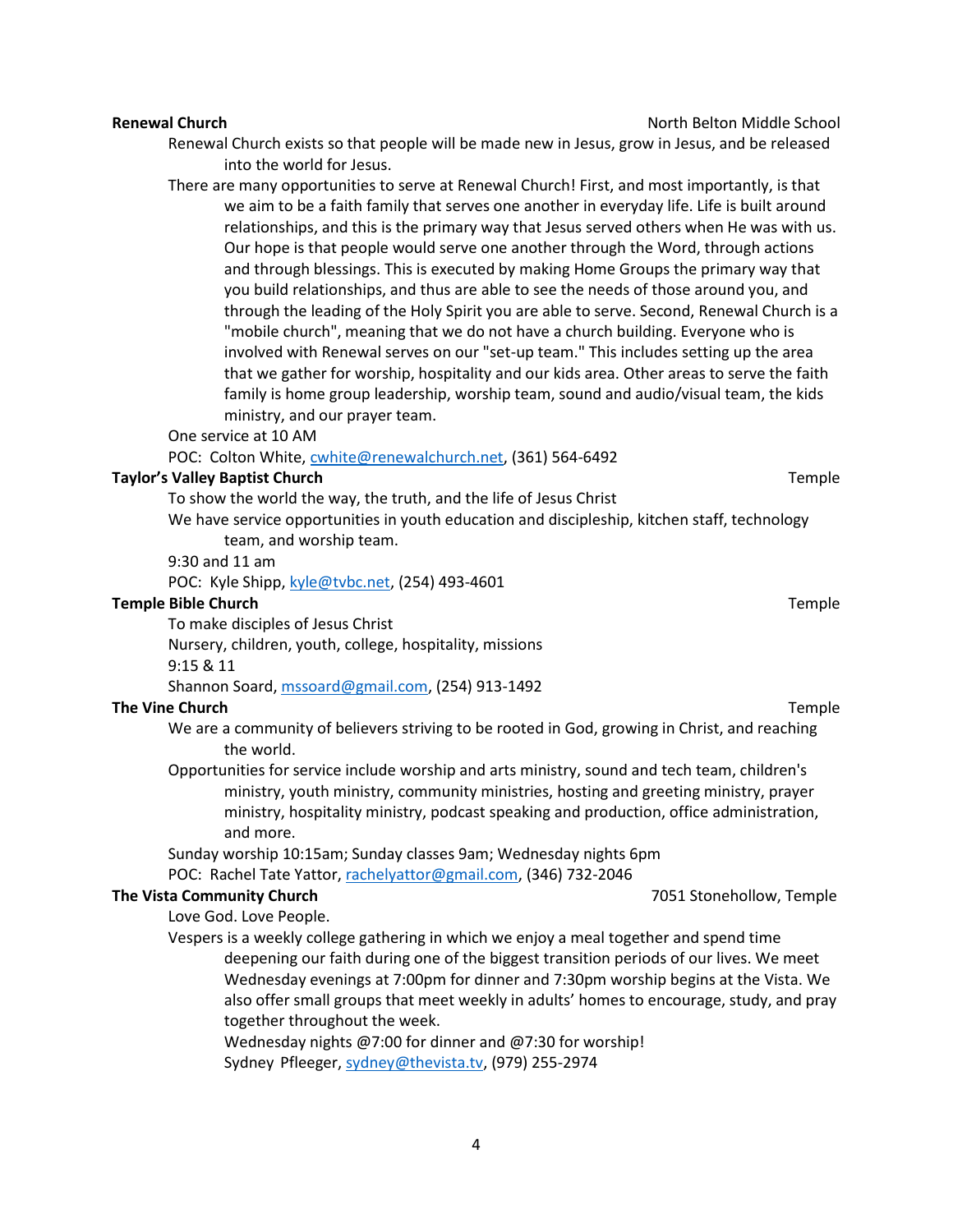### **Vintage Church** Belton and Harker Heights **Belton and Harker Heights Belton** and Harker Heights Reach people build family! Outreach, Weekend services, Midweek services, Arts/Music – Worship, Assisting with kids and Students, Serving the community Belton Location Sundays 9:30 am and 11:00 am Harker Heights Location Sundays 9:30, 11:00 am, and 12:30pm Midweek- Wednesdays at 6:30 pm (Belton location) Student Services Sundays 6:30 pm (Belton location) POC: Andrea Womack, [andrea@vintage.church,](mailto:andrea@vintage.church) (254) 458-7768 **Wesley (Belton First United Methodist Church)** Belton Belton Belton Belton Belton

Creating God's community through Christ's boundless grace Sunday morning worship (band, food help, hospitality); Sports ministries; E-Gaming ministries Sunday morning worship at Brunch Church: 10:30 am; Tuesday Night Fellowship Group: 7pm; Wednesday lunch fellowship: 12pm

POC: Jon Carman, [beltontemplewesley@gmail.com,](mailto:beltontemplewesley@gmail.com) (714) 390-3639

# **Ministries**

### **Baptist Student Ministries** UMHB Welcome students, Engage them spiritually, and Equip them for ministry in their daily lives Campus Outreach, Community Engagement, Student Missions Tuesdays at 7:30pm in Hughes Recital Hall POC: Daniel McAfee[, dmcafee@gmail.com,](mailto:dmcafee@gmail.com) (254) 295-4273 **Called to Play (TBC)** 1717 E Avenue J, Temple To provide a safe place for children on the east side of Temple to play and to hear the Gospel Facilitate lessons; lead games with kids; find creative ways to share the gospel Thursdays, 5-7:30 p.m. POC: TJ Greeson, [tgreeson@tbcweb.org,](mailto:tgreeson@tbcweb.org) (832) 837-8622 **Chapel Worship Band** UMHB Create an opportunity for the UMHB community to worship through music. Instrumentalists and vocalists in Wednesday chapel services. 10am and 11am on Wednesday in the fall and spring semesters POC: Will Norvell, [wnorvell@umhb.edu,](mailto:wnorvell@umhb.edu) (318) 348-7370 **Child Evangelism Fellowship Bell County Bell County Bell County Bell County** Evangelize boys and girls with the gospel with Bible clubs In Bible clubs in the elementary and middle public schools in the area After school-2:15-5:45 POC: Gabrielle Cole[, gabrielle@cefcentex.org,](mailto:gabrielle@cefcentex.org) (254) 931-1920

**Victory Baptist Church** Component Component Component Component Component Component Component Component Component

Evangelize the Sinner, Edify the Saints, and Exalt the Savior

We have a wide variety of opportunities to serve within our church. The main opportunities are to help in our Sunday school classes, sing in our choir, and help in a variety of other areas.

The times of our services are: 9:45 AM - Sunday school, 11:00 AM - Sunday Service, 6:00 PM – Sunday Evening Service, 7:00 PM - Wednesday Evening Service

POC: Brett Bishop, [brett.bishop2@gmail.com,](mailto:brett.bishop2@gmail.com) (574) 870-3125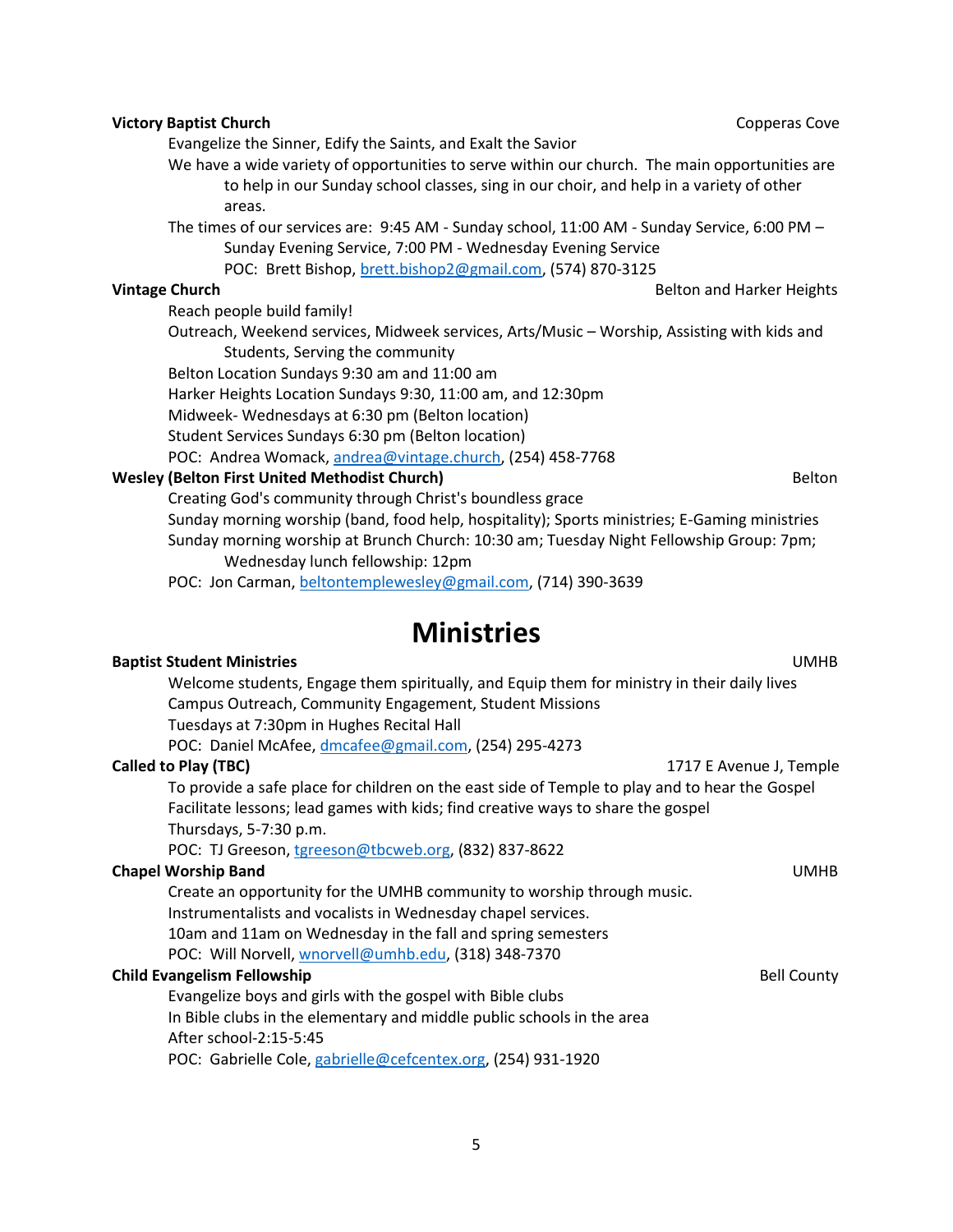#### **Fellowship of Christian Athletes** UMHB

To lead every coach and every athlete into a growing relationship with Jesus Christ and His Church.

Student leadership team leads the Huddle. Can have new leaders every year. Mondays 8PM at Freeman Meeting Room, Anderson Field House. POC: Zach Behr[, zbehr@fca.org,](mailto:zbehr@fca.org) (254) 541-6644

#### **FriendSpeak/Story of Redemption** Western Hills Church of Christ, Temple

To help International students with their English and to share God's story in the process.

- 1) Love of Christ ministry feeds many in Bell County. 2) Learning English with a native speaker develops relationships with local Christians. 3) Hearing more about God's story inspires further service.
- FriendSpeak and the Story of Redemption films can be adapted to the student's schedule. We are here for the students!

POC: Sandy Detherage, [papasandydetherage@gmail.com,](mailto:papasandydetherage@gmail.com) (253) 217-6407

#### **Global Outreach** UMHB

Mobilize students for opportunities to serve both domestic and internationally.

Apply for a Global Outreach 1-2 week team for winter or summer. Applications are available on our website: go.umhb.edu/students/spiritual-life

Winter Break and Summer Break

POC: Tiffany Horton, [thorton@umhb.edu,](mailto:thorton@umhb.edu) (254) 295-5402

#### **Missions Emphasis Week** UMHB

Increase people's exposure to missions in an effort to increase their heart for missions ATTEND MEW 2021!!!!! Also there will be teams you can sign up to serve week of. October 4-8, 2021

POC: Dannah Fritschle, [dcfritschle@mail.umhb.edu,](mailto:dcfritschle@mail.umhb.edu) (512) 970-4685

### **Psalm 139 Event** UMHB

To empower the women of UMHB to walk in their calling through gospel centered community Being a committee member, helping with the event day of, attending the event and smaller events throughout the year

January 15, 2022

POC: Jordan McCaslin, [jlmccaslin@mail.umhb.edu,](mailto:jlmccaslin@mail.umhb.edu) (817) 304-1929

#### **Revival 2022** UMHB

The see college students come to Christ and renewed in their relationship in Him. Become a part of the steering committee to help set up and plan Revival 2022! March 28-30, 2022

POC: Sarah Potts, [sjolene05@gmail.com,](mailto:sjolene05@gmail.com) (903) 934-0336

#### **Some Christians** UMHB

To equip and empower UMHB students to grow their faith, proclaim the gospel, and have a heart for service.

To attend our weekly meeting Mondays at 7:00 PM in Meyer 114.

Monday's during the semester at 7:00 PM in Meyer 114.

POC: Drew Roicki, [ddroicki@mail.umhb.edu,](mailto:ddroicki@mail.umhb.edu) (210) 843-4701